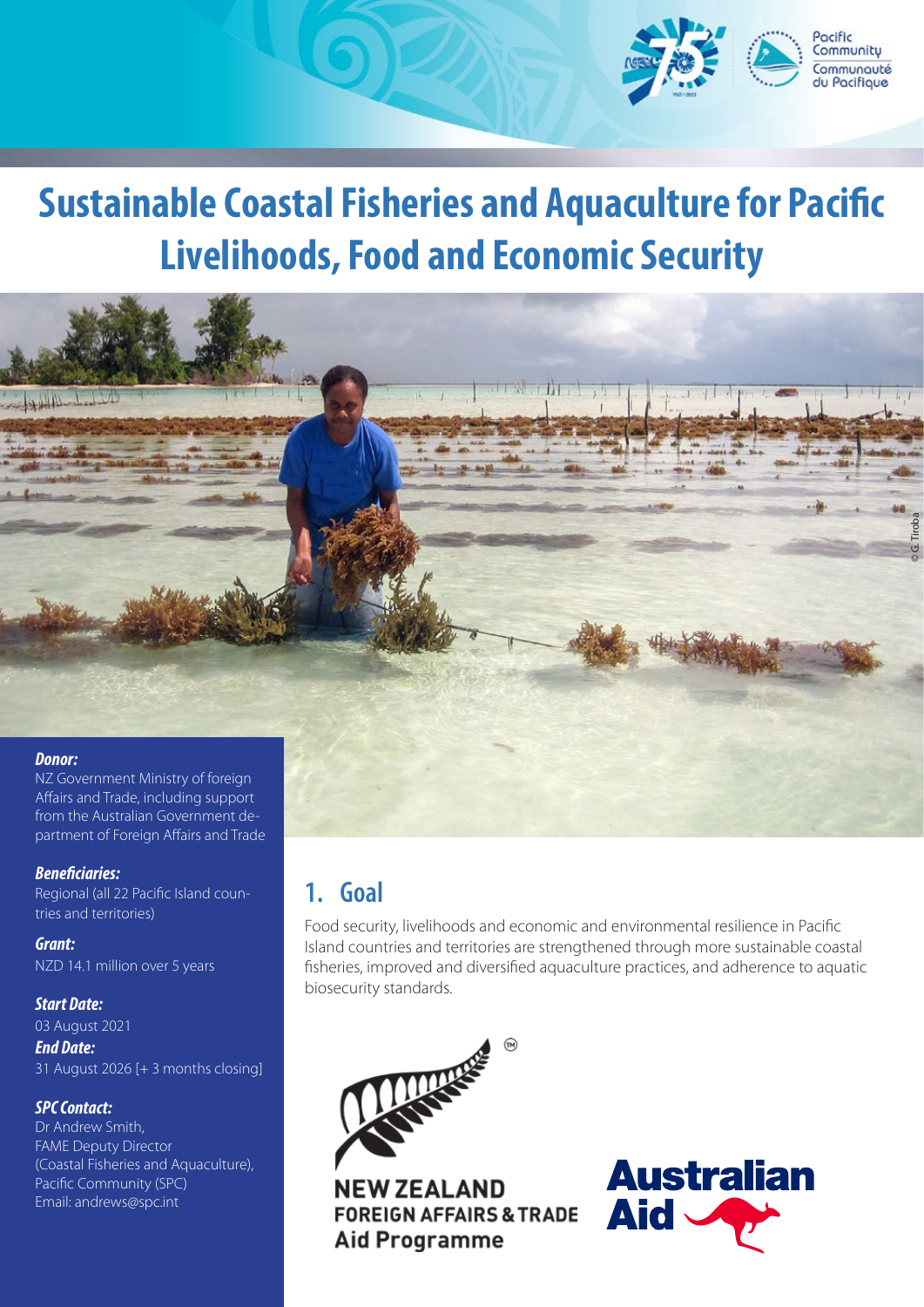## **2. Outcomes:**

The outcomes to be achieved/ progressed by the Activity are:

### **Long term outcomes**

• Enhanced food security, livelihoods, economic and environmental resilience from sustainable fisheries and aquaculture

### **Medium term outcomes**

- National and community coastal fisheries and aquaculture are more effectively and sustainably managed, monitored and enforced
- Legislation and policies enable clearer and more transparent decision making and planning for coastal fisheries and aquaculture
- Aquaculture is more productive, diverse, socially inclusive, and economically and environmentally sustainable
- Aquaculture and coastal fisheries are protected from aquatic biosecurity threats

### **Short term outcomes**

- Capacity improved and supported through identifying and promoting community-based fisheries approaches
- Increased awareness and compliance of sustainable fishing and aquaculture best practices, rules and regulations
- Increased capacity and skills to develop and implement legislation and co-management arrangements
- Improved and robust policies and management plans at national and sub-national levels
- Improved and robust laws and regulations at national and sub-national levels, strengthening regional and subregional arrangements
- Increased uptake and adoption of more innovative, improved, and socially inclusive aquaculture practices at national and community levels
- New business opportunities and jobs/livelihoods in the aquaculture sector created through enhanced business acumen, market information and diversification
- Adoption and application of aquatic biosecurity standards guided by the Regional Framework on Aquatic Biosecurity

# **3. Scope of arrangement**

### **Activity**

The Activity will strengthen the sustainability of coastal fisheries and aquaculture resources in the Pacific Islands region to improve food security, livelihoods and economic and environmental resilience.

It will strengthen legal frameworks for sustainable management, support improved monitoring, control and surveillance practices, and support enhanced biosecurity, technical and business acumen for aquaculture enterprises in the Pacific.

The Partner is responsible for and will implement the Activity as set out below:

- The Partner will implement the Activity outputs as detailed below.
- The Partner will maintain clear communication and coordination between donors: MFAT, the Australian Department of Foreign Affairs and Trade, and the United States Agency for International Development.

### **Coordination and management**

- The Partner, MFAT, and the Australian Department of Foreign Affairs and Trade will form a Steering Committee that will meet annually at an agreed date to:
- approve an annual work plan and budget for each year;
- review the progress of the Activity against the annual work plan and costed workplan;
- receive and review reporting against the Results Framework;
- provide guidance and support to the Partner as appropriate; and
- any other purpose that the Steering Committee shall agree to.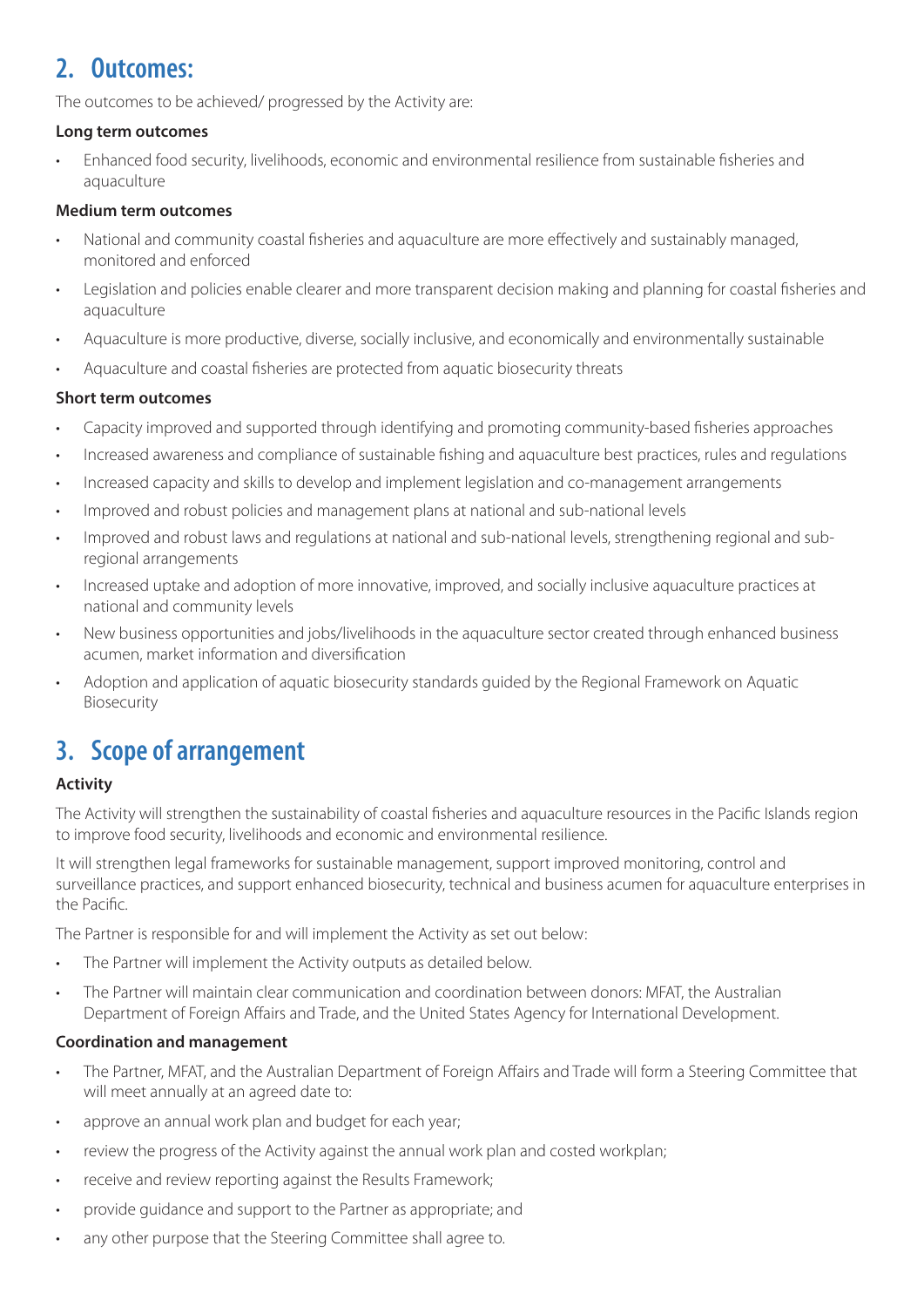

# 4. Logic diagram with intended outputs **4. Logic diagram with intended outputs**